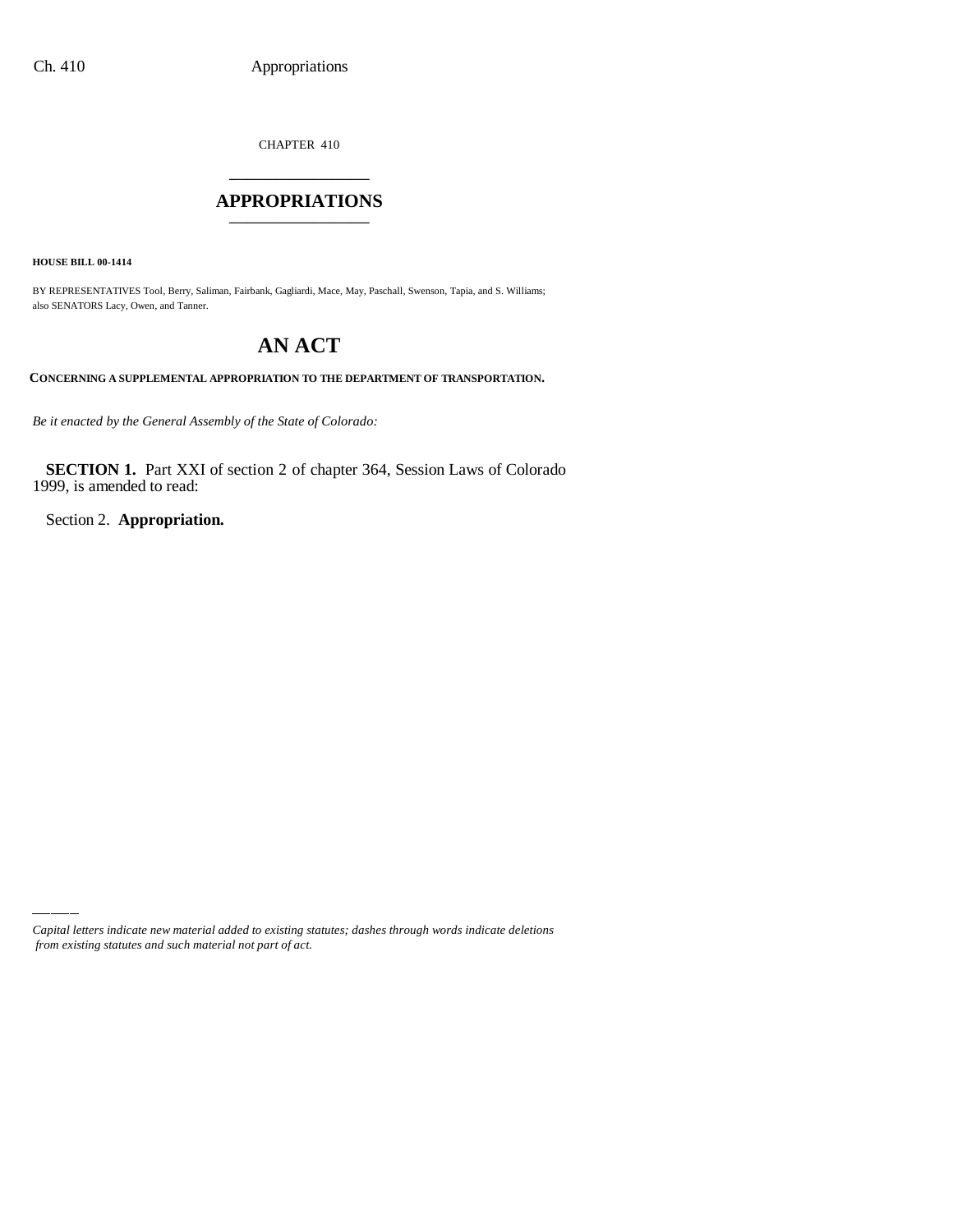## Ch. 410 Appropriations

|                                 |                 |              | <b>APPROPRIATION FROM</b>           |                |                      |               |                |
|---------------------------------|-----------------|--------------|-------------------------------------|----------------|----------------------|---------------|----------------|
|                                 |                 |              |                                     | <b>GENERAL</b> |                      | <b>CASH</b>   |                |
|                                 | ITEM &          |              | <b>GENERAL</b>                      | <b>FUND</b>    | <b>CASH</b>          | <b>FUNDS</b>  | <b>FEDERAL</b> |
|                                 | <b>SUBTOTAL</b> | <b>TOTAL</b> | <b>FUND</b>                         | <b>EXEMPT</b>  | <b>FUNDS</b>         | <b>EXEMPT</b> | <b>FUNDS</b>   |
|                                 | \$<br>\$        |              | \$                                  | \$             | \$                   | \$            | \$             |
|                                 |                 |              | PART XXI                            |                |                      |               |                |
|                                 |                 |              | <b>DEPARTMENT OF TRANSPORTATION</b> |                |                      |               |                |
| (1) EXECUTIVE DIRECTOR'S OFFICE |                 |              |                                     |                |                      |               |                |
| Health, Life, and Dental        | 36,624          |              | 6,585                               |                | $15,170^a$           |               | 14,869         |
| Short-term Disability           | 1,985           |              | 446                                 |                | 800 <sup>b</sup>     |               | 739            |
| Salary Survey and               |                 |              |                                     |                |                      |               |                |
| Anniversary Increases           | 41,558          |              | 6,355                               |                | $19,132^c$           |               | 16,071         |
| Workers' Compensation           | 885             |              |                                     |                | $885$ <sup>d</sup>   |               |                |
| Legal Services for 100 hours    | 5,287           |              | 476                                 |                | $3,701$ <sup>d</sup> |               | 1,110          |
| <b>Vehicle Lease Payments</b>   | 5,467           |              |                                     |                | $5,467$ <sup>d</sup> |               |                |
| <b>Leased Space</b>             | 28,512          |              |                                     |                | $28,512^e$           |               |                |
|                                 |                 | 120,318      |                                     |                |                      |               |                |

<sup>a</sup> Of this amount, \$8,637 shall be from the Aviation Fund, \$3,989 shall be from fines collected pursuant to Section 43-4-402, C.R.S., and \$2,544 shall be from the

Motorcycle Operator Safety Training Fund.

<sup>b</sup> Of this amount, \$477 shall be from the Aviation Fund, \$217 shall be from fines collected pursuant to Section 43-4-402, C.R.S., and \$106 shall be from the Motorcycle Operator Safety Training Fund.

c Of this amount, \$14,593 shall be from the Aviation Fund, \$3,048 shall be from fines collected pursuant to Section 43-4-402, C.R.S., and \$1,491 shall be from the Motorcycle Operator Safety Training Fund.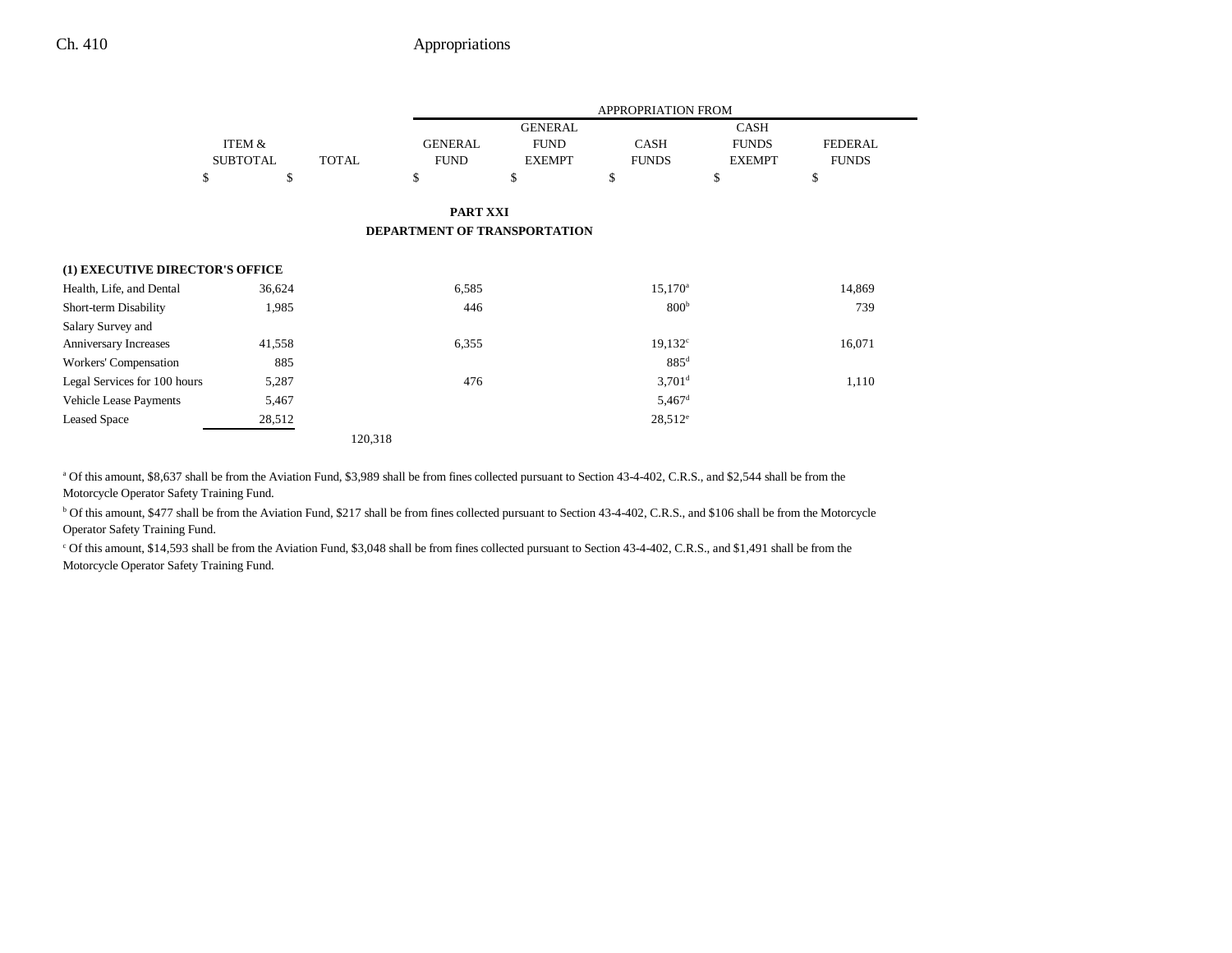d These amounts shall be from the Aviation Fund.

e Of this amount, \$22,330 shall be from the Aviation Fund and \$6,182 shall be from fines collected pursuant to Section 43-4-402, C.R.S.

## **(2) OFFICE OF TRANSPORTATION SAFETY**

| (A) Transportation Safety Program                                                             |             |         |                        |             |
|-----------------------------------------------------------------------------------------------|-------------|---------|------------------------|-------------|
| <b>Personal Services</b>                                                                      | 421,284     | 210,642 |                        | 210,642     |
|                                                                                               | $(7.5$ FTE) |         |                        |             |
| <b>Operating Expenses</b>                                                                     | 68,578      | 34,289  |                        | 34,289      |
| <b>Indirect Cost Assessment</b>                                                               | 44,359      | 22,179  |                        | 22,180      |
| Highway Safety Plan                                                                           | 2,400,000   |         |                        | 2,400,000   |
|                                                                                               |             |         |                        | $(3.0$ FTE) |
|                                                                                               | 2,934,221   |         |                        |             |
|                                                                                               |             |         |                        |             |
| (B) Law Enforcement Assistance Fund                                                           |             |         |                        |             |
| Law Enforcement Assistance                                                                    |             |         |                        |             |
| Fund - Program Costs                                                                          | 108,164     |         | $108, 164^{\rm a}$     |             |
|                                                                                               |             |         | $(2.0$ FTE)            |             |
| Law Enforcement Assistance                                                                    |             |         |                        |             |
| Fund - Grants to Cities and                                                                   |             |         |                        |             |
| Counties                                                                                      | 1,398,400   |         | 1,398,400 <sup>a</sup> |             |
|                                                                                               | 1,506,564   |         |                        |             |
|                                                                                               |             |         |                        |             |
| <sup>a</sup> These amounts shall be from fines collected pursuant to Section 43-4-402, C.R.S. |             |         |                        |             |

## **(C) Motorcycle Operator Safety Training**

| Motorcycle Operator Safety |        |                  |
|----------------------------|--------|------------------|
| Training - Program Costs   | 72,658 | $72.658^{\circ}$ |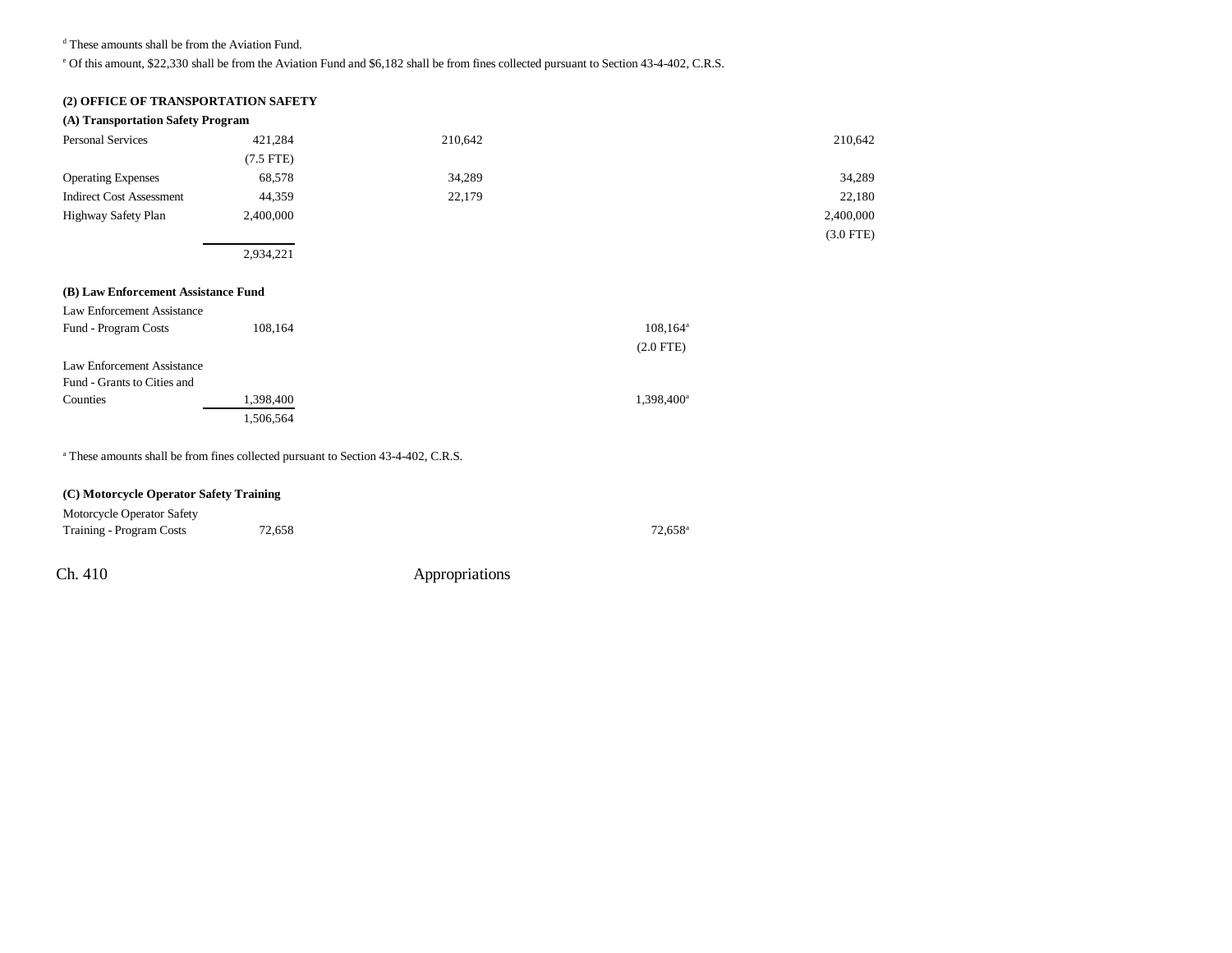|                                                                                        |                           |           |              | <b>APPROPRIATION FROM</b>     |                              |                      |                               |                                |  |
|----------------------------------------------------------------------------------------|---------------------------|-----------|--------------|-------------------------------|------------------------------|----------------------|-------------------------------|--------------------------------|--|
|                                                                                        |                           |           |              |                               | <b>GENERAL</b>               |                      | CASH                          |                                |  |
|                                                                                        | ITEM &<br><b>SUBTOTAL</b> |           | <b>TOTAL</b> | <b>GENERAL</b><br><b>FUND</b> | <b>FUND</b><br><b>EXEMPT</b> | CASH<br><b>FUNDS</b> | <b>FUNDS</b><br><b>EXEMPT</b> | <b>FEDERAL</b><br><b>FUNDS</b> |  |
|                                                                                        |                           |           |              |                               |                              |                      |                               |                                |  |
|                                                                                        | $\mathbb{S}$              | \$        |              | \$                            | $\mathbb{S}$                 | $\mathbb{S}$         | $\mathbb{S}$                  | \$                             |  |
|                                                                                        |                           |           |              |                               |                              |                      |                               |                                |  |
|                                                                                        |                           |           |              |                               |                              |                      |                               |                                |  |
|                                                                                        |                           |           |              |                               |                              | $(1.0$ FTE)          |                               |                                |  |
| Motorcycle Operator Safety                                                             |                           |           |              |                               |                              |                      |                               |                                |  |
| <b>Training - Grants</b>                                                               |                           | 435,200   |              |                               |                              | 435,200 <sup>a</sup> |                               |                                |  |
|                                                                                        |                           | 507,858   |              |                               |                              |                      |                               |                                |  |
|                                                                                        |                           |           |              |                               |                              |                      |                               |                                |  |
| <sup>a</sup> These amounts shall be from the Motorcycle Operator Safety Training Fund. |                           |           |              |                               |                              |                      |                               |                                |  |
|                                                                                        |                           |           |              |                               |                              |                      |                               |                                |  |
| (D) Special Purpose                                                                    |                           |           |              |                               |                              |                      |                               |                                |  |
| <b>Fatal Accident Reporting</b>                                                        |                           |           |              |                               |                              |                      |                               |                                |  |
| System                                                                                 |                           | 77,608    |              |                               |                              |                      |                               | 77,608                         |  |
|                                                                                        |                           |           |              |                               |                              |                      |                               | $(1.0$ FTE)                    |  |
| Drunk Driving Prevention                                                               |                           |           |              |                               |                              |                      |                               |                                |  |
| Program                                                                                |                           | 500,000   |              |                               |                              |                      |                               | 500,000                        |  |
|                                                                                        |                           |           |              |                               |                              |                      |                               | $(0.5$ FTE)                    |  |
| Alcohol Traffic Safety                                                                 |                           |           |              |                               |                              |                      |                               |                                |  |
| Program                                                                                |                           | 725,000   |              |                               |                              |                      |                               | 725,000                        |  |
| Persistent Drunk Driver                                                                |                           |           |              |                               |                              |                      |                               |                                |  |
| Fund                                                                                   |                           | 60,000    |              |                               |                              |                      |                               | $60,000(T)^a$                  |  |
|                                                                                        |                           | 1,362,608 |              |                               |                              |                      |                               |                                |  |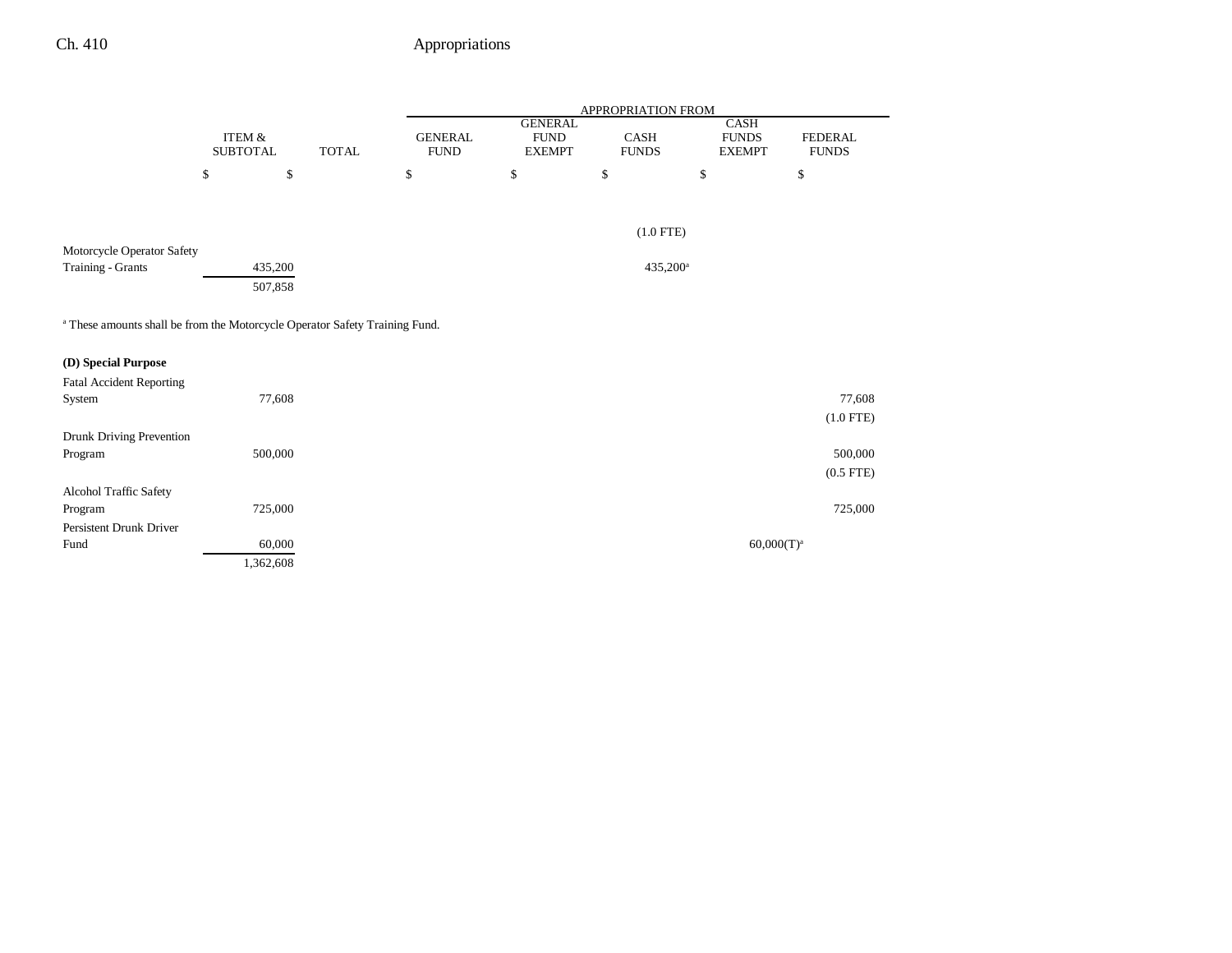#### 6,311,251

#### **(3) DIVISION OF TRANSPORTATION DEVELOPMENT**

| Transportation Services for       |                |           |        |                |         |
|-----------------------------------|----------------|-----------|--------|----------------|---------|
| the Handicapped and               |                |           |        |                |         |
| Elderly                           | 105,403        |           | 21,080 |                | 84,323  |
|                                   | $(1.6$ FTE $)$ |           |        |                |         |
| <b>Disbursements for Services</b> |                |           |        |                |         |
| for the Handicapped and           |                |           |        |                |         |
| Elderly                           | 1,035,220      |           |        | $207,044(L)^a$ | 828,176 |
|                                   |                | 1,140,623 |        |                |         |

<sup>a</sup> This amount shall be from funds provided by local governments and non-profit transit operators for purchase of vehicles to provide transportation services to elderly and handicapped citizens.

### **(4) DIVISION OF AERONAUTICS**

| <b>Personal Services</b>        | 380,021   |            | $274.769$ <sup>a</sup>   | 105,252     |
|---------------------------------|-----------|------------|--------------------------|-------------|
|                                 |           |            | $(5.0$ FTE)              | $(2.0$ FTE) |
| <b>Operating Expenses</b>       | 71.766    |            | $71.766^{\circ}$         |             |
| <b>Indirect Cost Assessment</b> | 21,610    |            | $21,610^a$               |             |
| Federal Grants and Refunds      | 97,148    |            |                          | 97,148      |
| Formula Refunds                 | 7,611,106 |            | $7,611,106^a$            |             |
| <b>Discretionary Grants</b>     | 2,603,852 |            | $2,603,852$ <sup>a</sup> |             |
|                                 |           | 10.795.502 |                          |             |

10,785,503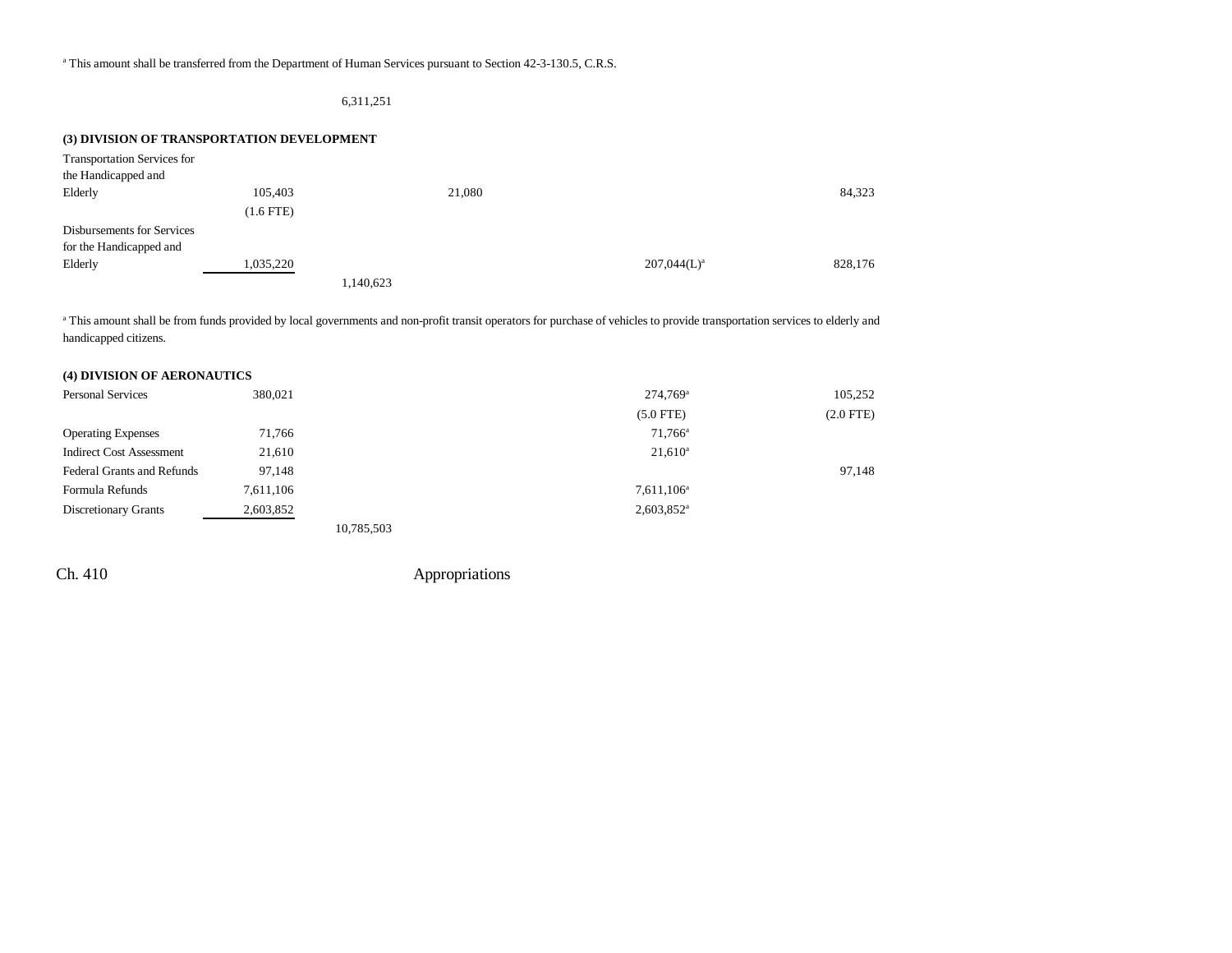## Ch. 410 Appropriations

|                           |              |                               | <b>APPROPRIATION FROM</b>                      |                             |                                              |                                |  |  |
|---------------------------|--------------|-------------------------------|------------------------------------------------|-----------------------------|----------------------------------------------|--------------------------------|--|--|
| ITEM &<br><b>SUBTOTAL</b> | <b>TOTAL</b> | <b>GENERAL</b><br><b>FUND</b> | <b>GENERAL</b><br><b>FUND</b><br><b>EXEMPT</b> | <b>CASH</b><br><b>FUNDS</b> | <b>CASH</b><br><b>FUNDS</b><br><b>EXEMPT</b> | <b>FEDERAL</b><br><b>FUNDS</b> |  |  |
|                           |              |                               |                                                |                             |                                              |                                |  |  |
| Φ                         | ъ            | S                             | \$                                             | P                           | S                                            | Φ                              |  |  |
|                           |              |                               |                                                |                             |                                              |                                |  |  |
|                           |              |                               |                                                |                             |                                              |                                |  |  |

a These amounts shall be from the Aviation Fund.

| $(5)$ ADMINISTRATION <sup>251</sup> | 19,667,584 | 19.667.584 <sup>a</sup> |
|-------------------------------------|------------|-------------------------|
|                                     |            | $(220.2 \text{ FTE})^b$ |

<sup>a</sup> Of this amount, \$18,154,243 shall be from the State Highway Fund, and \$1,513,341(T) shall be funded internally by various cash funds exempt sources in the Department.

<sup>b</sup> Of this number, 202.2 FTE are administrative FTE funded by the State Highway Fund, and 18.0 FTE are funded internally by various cash funds exempt sources in the Department.

**(6) CONSTRUCTION, MAINTENANCE, AND**

(3,052.9 FTE)

**OPERATIONS**<sup>251a</sup> 848,<del>283,016</del> 848,283,016 848,283,016 31,312,325<sup>a</sup> 536,766,123<sup>b</sup> 280,204,568 857,483,016 545,966,123<sup>b</sup>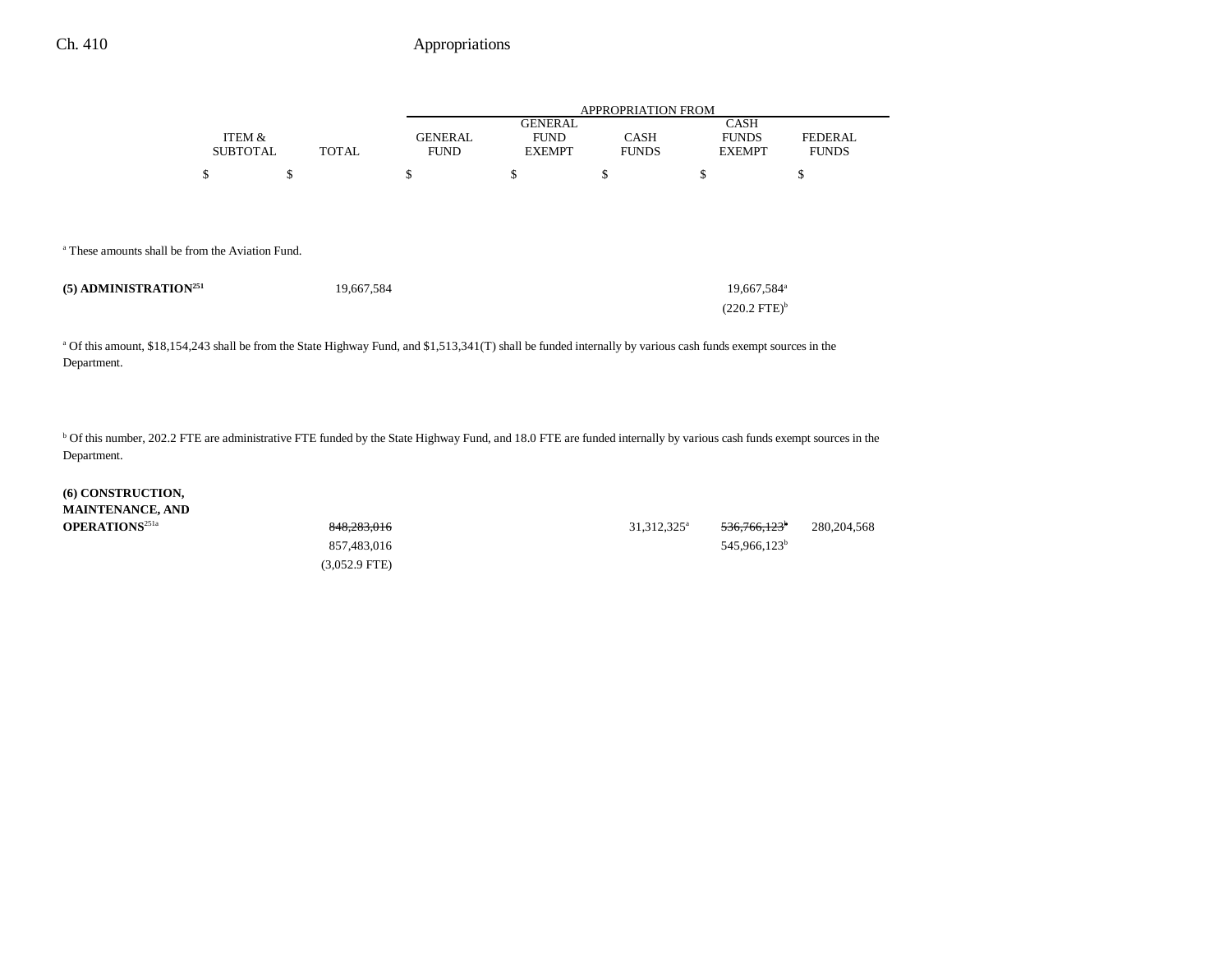a Of this amount, \$16,872,535 shall be from miscellaneous department revenues including permit fees and interest earnings, and \$14,439,790(L) shall be from funds provided by local governments for highway maintenance and construction projects.

<sup>b</sup> These funds are subject to appropriation by the State Transportation Commission pursuant to Sections 43-1-106(8)(h) and 43-1-113(14)(a), C.R.S. They are included here for informational purposes. The source of funds for this appropriation shall be from the State Highway Fund, and includes an estimated \$171,700,000 \$180,900,000 provided by the General Assembly pursuant to Section 39-26-123(2)(a)(I)(A). This amount includes funding for 16,367 hours of legal services.

| $(7)$ GAMING<br><b>IMPACTS</b> <sup>252</sup>                     | 2,252,000                                                                                                        | $2,252,000^{\circ}$                              |  |  |  |  |  |
|-------------------------------------------------------------------|------------------------------------------------------------------------------------------------------------------|--------------------------------------------------|--|--|--|--|--|
|                                                                   | <sup>a</sup> This amount shall be from the Limited Gaming Fund pursuant to Section 12-47.1-701 (1)(c)(I), C.R.S. |                                                  |  |  |  |  |  |
| (8) COUNTY AND<br><b>MUNICIPAL BRIDGE</b><br>FUNDS <sup>253</sup> | <del>987,205</del><br>1,232,385                                                                                  | $987,205$ <sup>a</sup><br>1,232,385 <sup>a</sup> |  |  |  |  |  |

<sup>a</sup> This amount shall be from interest earnings on the special account for highway bridges created pursuant to Section 43-4-205(7)(a), C.R.S.

| <b>TOTALS PART XXI</b>          |                          |           |                          |                            |               |
|---------------------------------|--------------------------|-----------|--------------------------|----------------------------|---------------|
| (TRANSPORTATION) <sup>5,6</sup> | <del>\$889,547,500</del> | \$302,052 | <del>\$47,429,766°</del> | <del>\$556,493,707</del> * | \$285,321,975 |
|                                 | \$898,992,680            |           | $$47.674.946^a$          | \$565,693,707 <sup>a</sup> |               |

<sup>a</sup> Of these amounts, \$1,573,341 contains a (T) notation, and \$14,646,834 contains an (L) notation.

**FOOTNOTES** -- The following statements are referenced to the numbered footnotes throughout section 2.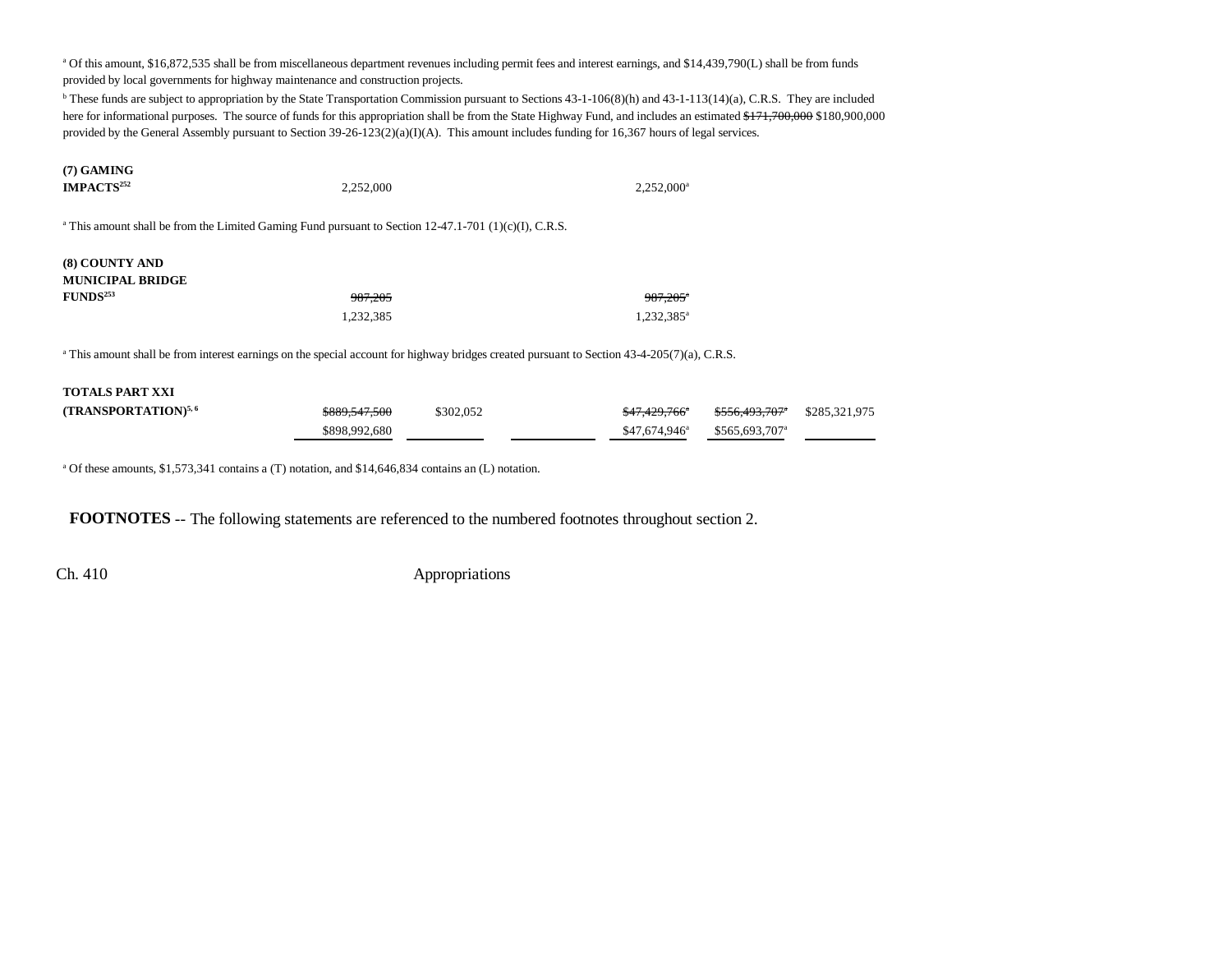|                 |              | APPROPRIATION FROM |               |              |               |                |  |
|-----------------|--------------|--------------------|---------------|--------------|---------------|----------------|--|
|                 |              |                    | GENERAL       |              | CASH          |                |  |
| ITEM &          |              | <b>GENERAL</b>     | <b>FUND</b>   | CASH         | <b>FUNDS</b>  | <b>FEDERAL</b> |  |
| <b>SUBTOTAL</b> | <b>TOTAL</b> | <b>FUND</b>        | <b>EXEMPT</b> | <b>FUNDS</b> | <b>EXEMPT</b> | <b>FUNDS</b>   |  |
|                 |              |                    |               |              |               |                |  |

- 5 (Governor lined through this provision. See L. 99, p. 2245.)
- 6 All Departments, Totals -- The General Assembly requests that copies of all reports requested in other footnotes contained in this act be delivered to the Joint Budget Committee and the majority and minority leadership in each house of the General Assembly. Each principal department of the state shall produce its rules and regulations in an electronic format that is suitable for public access through electronic means. Such rules and regulations in such format shall be submitted to the Office of Legislative Legal Services for publishing on the Internet. It is the intent of the General Assembly that this be done within existing resources.
- 251 Department of Transportation, Administration -- The Department is requested to complete state budget forms for Administration personal services that provide information for each office or section within the Administration line item. This information should be sufficiently detailed to allow calculation for Option 8 purposes. PERA and Medicare should also be provided by the individual section or office. Additionally, the Department should include subtotals for salary and FTE for each of the offices within the Administration line item information currently supplied.
- 251a Department of Transportation, Construction, Maintenance, and Operations -- The General Assembly is concerned that the Department of Transportation does not currently provide toll-free information on roadway conditions in Colorado. The Department is requested to study the cost and feasibility of providing statewide toll-free telephone service for road conditions and information. This study should include an analysis of the additional cost of updating the information provided on the toll-free telephone service at least four to six times per day. This report should be submitted to the Joint Budget Committee by November 1, 1999.